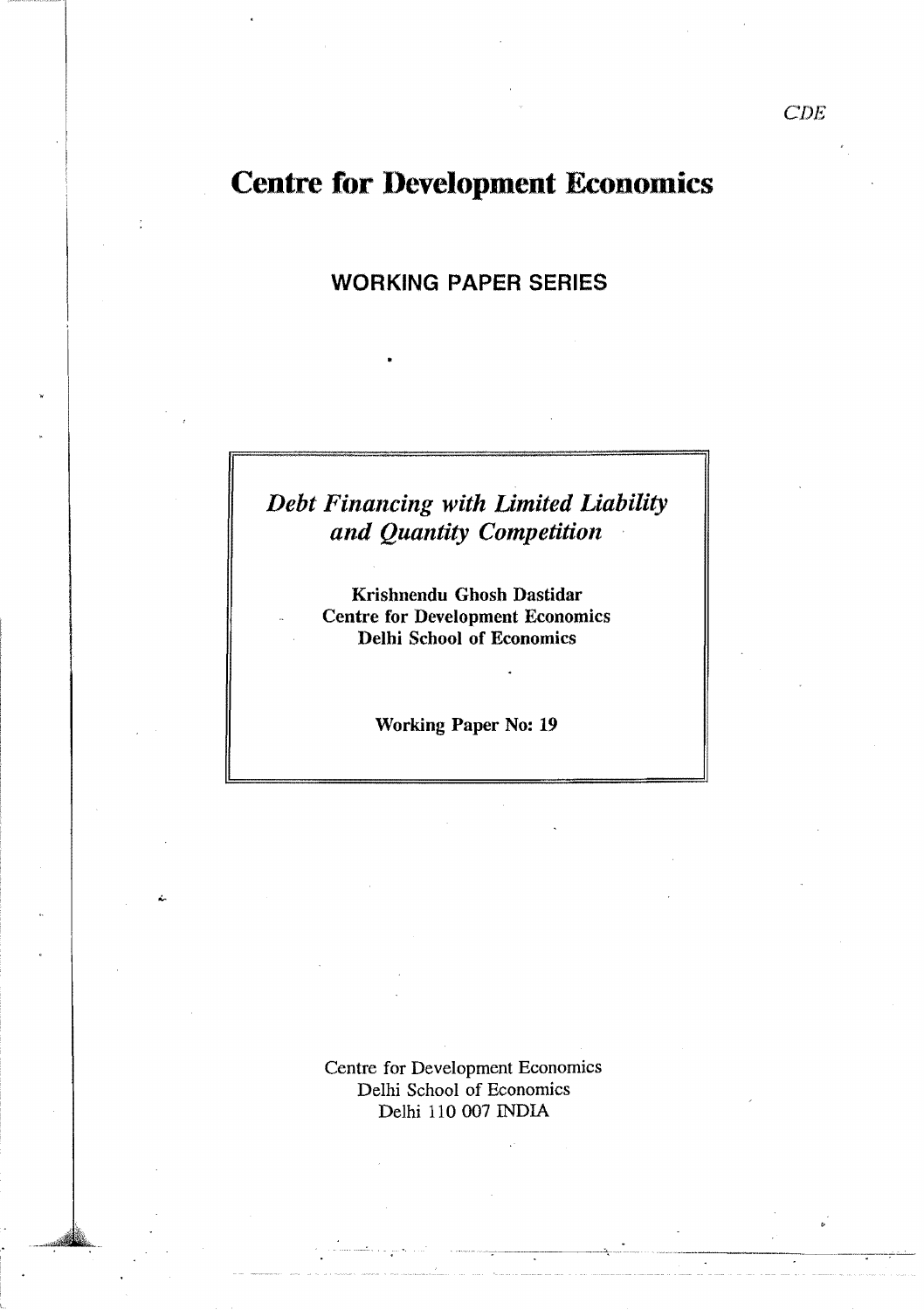#### INTRODUCTION

In this paper we will analyse the limited liability<sup>2</sup> effect of debt finanoed firm for its output strategies. In a very simplified framework we will first examine the implications of the Brander and Lewis (1986) proposition, that in a homogeneous product duopoly in which financial and output decisions follow in a sequence, the limited liability nature of debt may commit a debt financed firm to be more aggressive in quantity competition. Then we will see that the introduction of debt may change the nature of the product (from strategic substitutes to strategic oomplements, at least for a range). This also raises the possibility of excess capacity being used as an entry deterring strategy (Dastidar and Sengupta, 1993). The basic set up is given below.

A two stage sequential duopoly game in a homogeneous product market will be considered. In the first stage the two firms decide upon financial structure (i.e. the debt - equity ratio). In the second stage they select output levels taking as given the financial composition determined in the first stage. The output decisions of firms are made before the realisation of a random variable reflecting variations in demand or costs. Once profits

Limited liability is the restriction of an owner's loss in business to the amount of capital that the owner has contrIbuted to the company. This limitation allows the people to invest in corporation without fear of loosing all their personal assets should the corporation become unprofitable. Limited liability was an important factor in the rise of large corporations.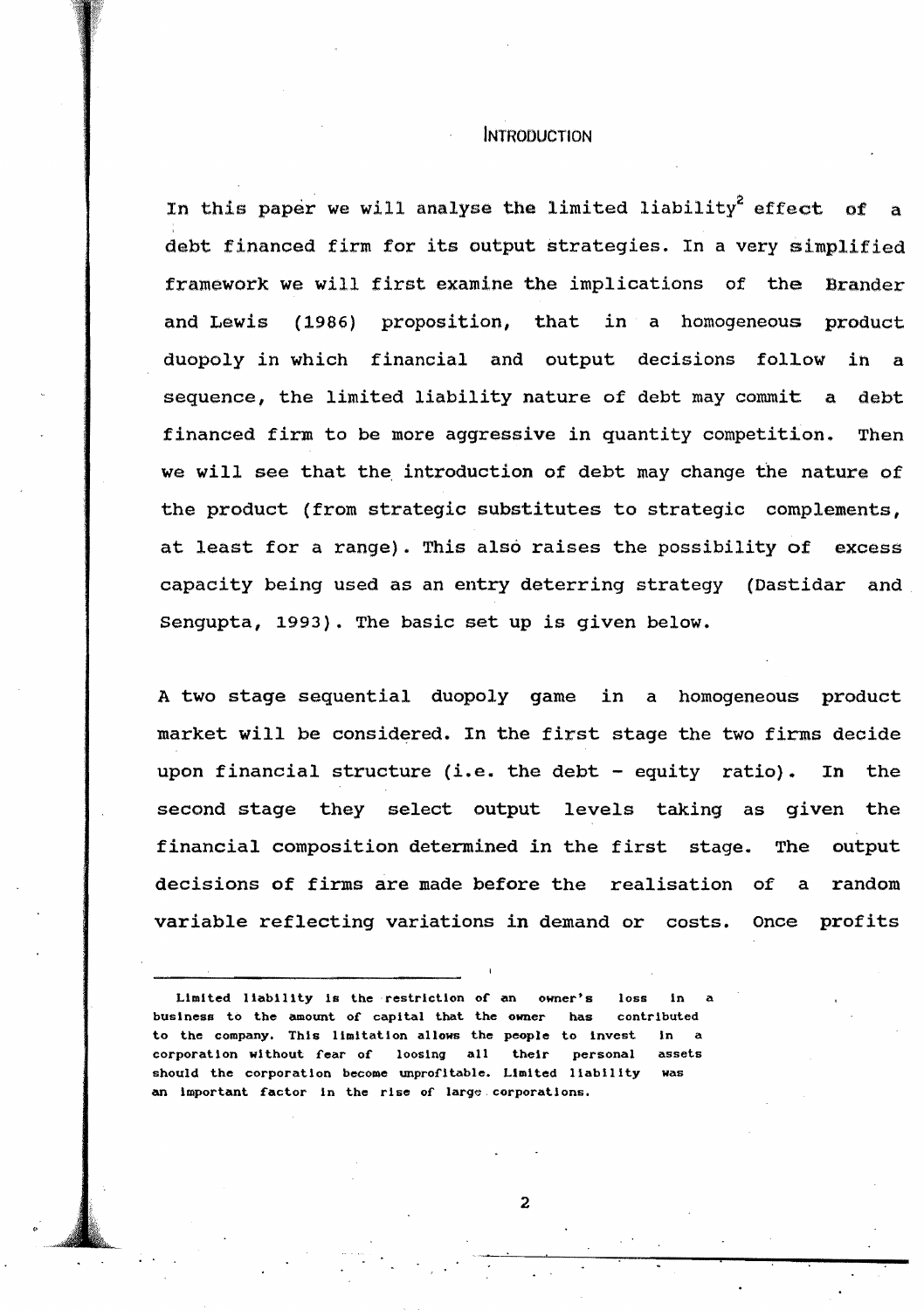are determined, firms are liable to pay debt claims out of operating profits, if possible. If profits are insufficient to meet all debt obligations, the firm goes bankrupt and its assets are turned over to the bondholders.

We will now provide the technicalities of our argument through a model. We will show that the aggressive behaviour may be alternatively interpreted in terms of the nature of reaction functions. This would allow us to show that when firms have limited liability, some standard conclusions need not follow. Before going into the model·let us briefly review the concepts of strategic substitutes and complements.

In the literature conventional SUbstitutes and complements can be distinguished by whether a more "aggressive" strategy by firm A (example lower price in price competition, greater quantity in quantity competition, increased advertising etc.) lowers or raises B's total profits. strategic substitutes and complements are analogously defined by whether a more aggressive strategy by A lowers or raises B's marginal profits (see Bulow, Klemperer and Geanakoplos, 1985b). One can say that for output competition reaction functions of the firms are downward sloping if the products are strategic SUbstitutes while it is upward sloping for the strategic complements. The shapes of the reaction function functions, in general will depend on the primitives of the of the models including the nature of competition (that is price or quantity competition), the form of the demand curves, the cost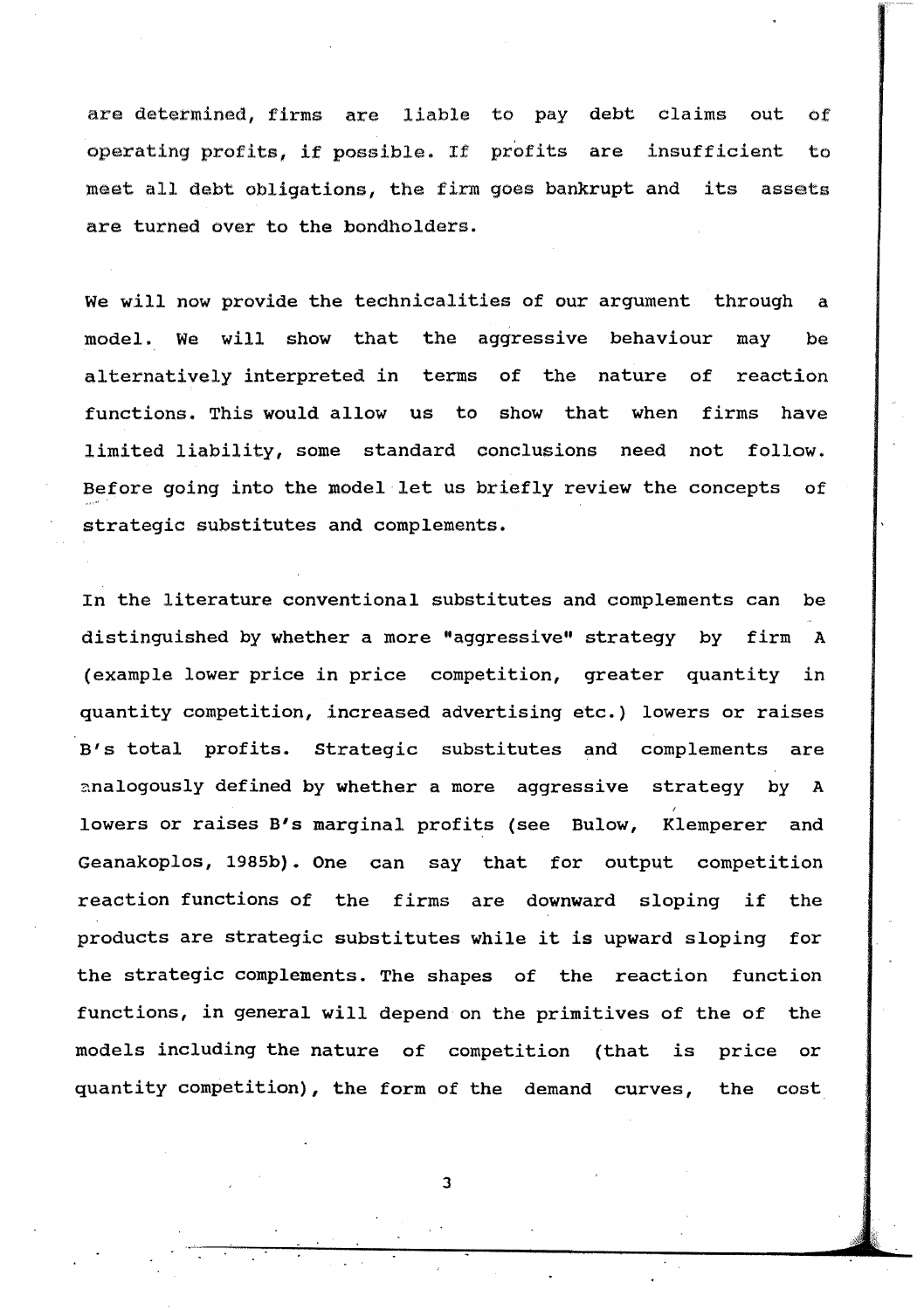f **i** structures and others. Our analysis will suggest that such classifications may no longer remain valid when one considers the possibility of debt financing by the firms. The reaction functions of an equity financed firm may look very different (as we have seen) from that of a debt financed firm. Moreover the shape and position of the reaction functions may also depend on the extent of debt financing. We will provide an example where the reaction function in quantity competition is downward sloping for an equity financed firm, but is upward sloping (at least for a range) for a debt financed one. This means that the inclusion of debt changes the product from strategic substitutes to strategic complements. This can create problem for the analysts since the extent of debt financing typically cannot be taken as a primitive of any model but has to be solved for in the context of a particular model.

#### THE MODEL

Consider a homogeneous product duopoly with symmetric costs given by C<sub>1</sub>(Q<sub>1</sub>) = wQ<sub>1</sub>, where Q<sub>1</sub> is the output of the ith firm, and w is the constant marginal cost.

Let R<sub>1</sub>(Q<sub>1</sub>,Q<sub>2</sub>, $\theta$ ) be the revenue function of the ith firm, where  $\theta$ is a random variable with distribution function  $F(\theta)$ .

The following assumptions are made :

1

(a)  $R_1(Q_1,Q_2,\theta)$  is concave in  $Q_1$  given  $Q_1$  and  $\theta$ , for  $\forall i$  and  $j \neq i$ .

4

"--'"--,------,----" --'--"~-------~-"'---"---"--'-~ .' .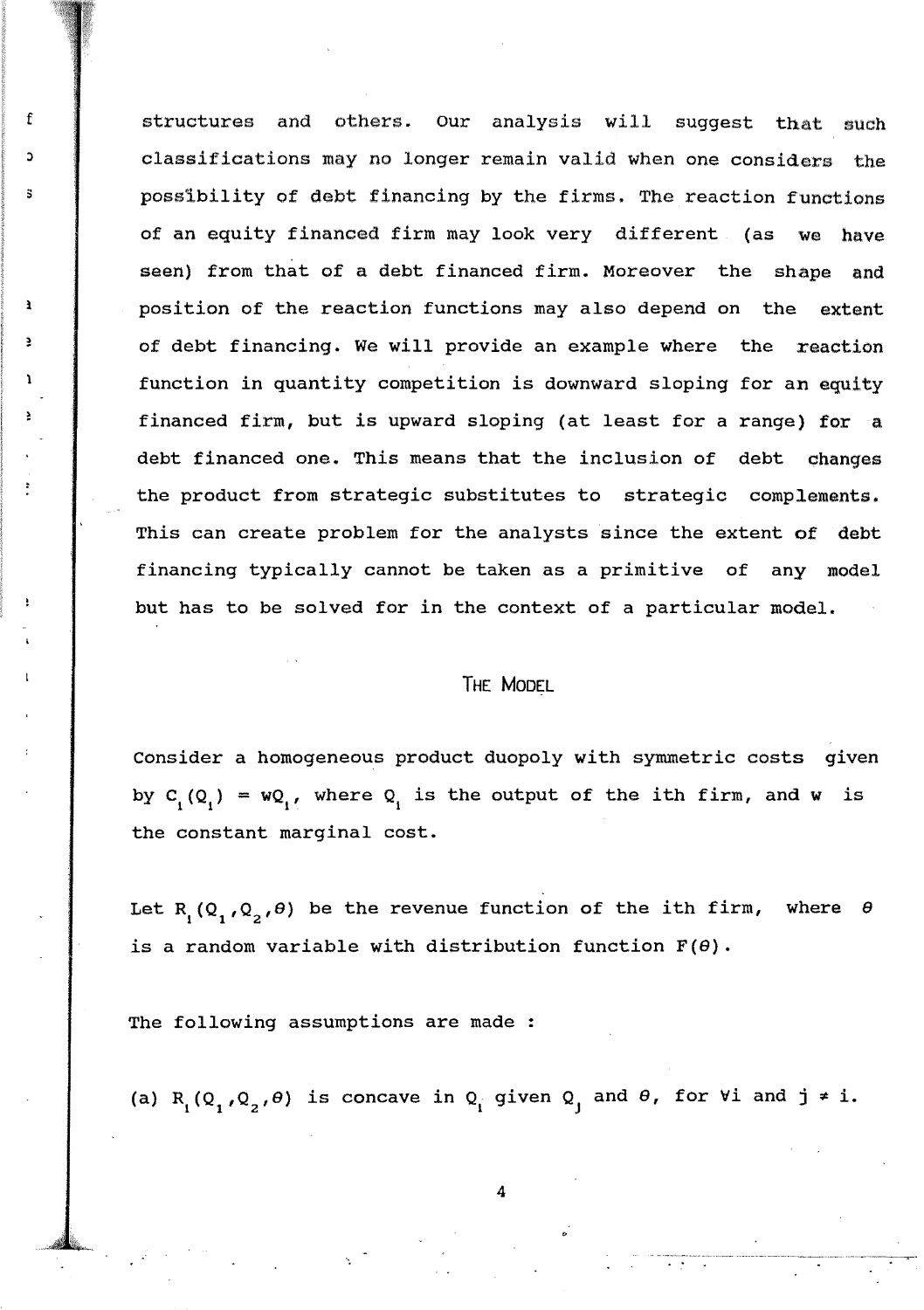$R_1(Q_1,Q_2,\theta)$  and  $MR_1(Q_1,Q_2,\theta)$  are decreasing in  $(b)$  $Q_{\rm x}$ and increasing in  $\theta$ ,  $\forall$ i and  $j \neq i$ . The uncertainty is resolved only after the output decisions have been made by the firms.

 $\langle$ 

Let  $D_{c}$ , and  $D_{n}$ , be the face value and market value (respectively) of the debt raised by firm i. In other words  $D_{n_1}$  is the amount which the bondholders give to the firm which in turn promises to pay back  $D_{\alpha}$ .

(c) Our formulation assumes that the firm has a limited liability contract vis-a-vis the debtholders, that is the debtholders receive whatever is left over from the revenue, net of the costs incurred in the production stage upto a maximum of  $D_{\alpha}$ . Here it may be noted that for simplicity we have assumed that the asset value of the firm is zero, as if assets are completely used up in the production of output. Creditors can therefore, collect only current operating profits if the firm becomes insolvent.

. Let us denote the profit of the ith firm by  $\pi_{i}(\mathbf{Q}_{i},\mathbf{Q}_{i},\theta)$ . Then  $\pi_1(Q_1,Q_2,\theta) = R_1(Q_1,Q_2,\theta) - WQ_1 + D_{n1}$ 

The above is what the firm receives for output pair  $(Q_1,Q_2)$  and state of the world  $\theta$ , in the second stage.  $D_{_{\textup{m}1}}$  is the amount it has received from the debtholders in the first stage. If the firm is completely equity financed then  $D_{m1} = 0$ . In any case when the firm is choosing output in the second stage  $D_{m1}$  is given.

5

.' .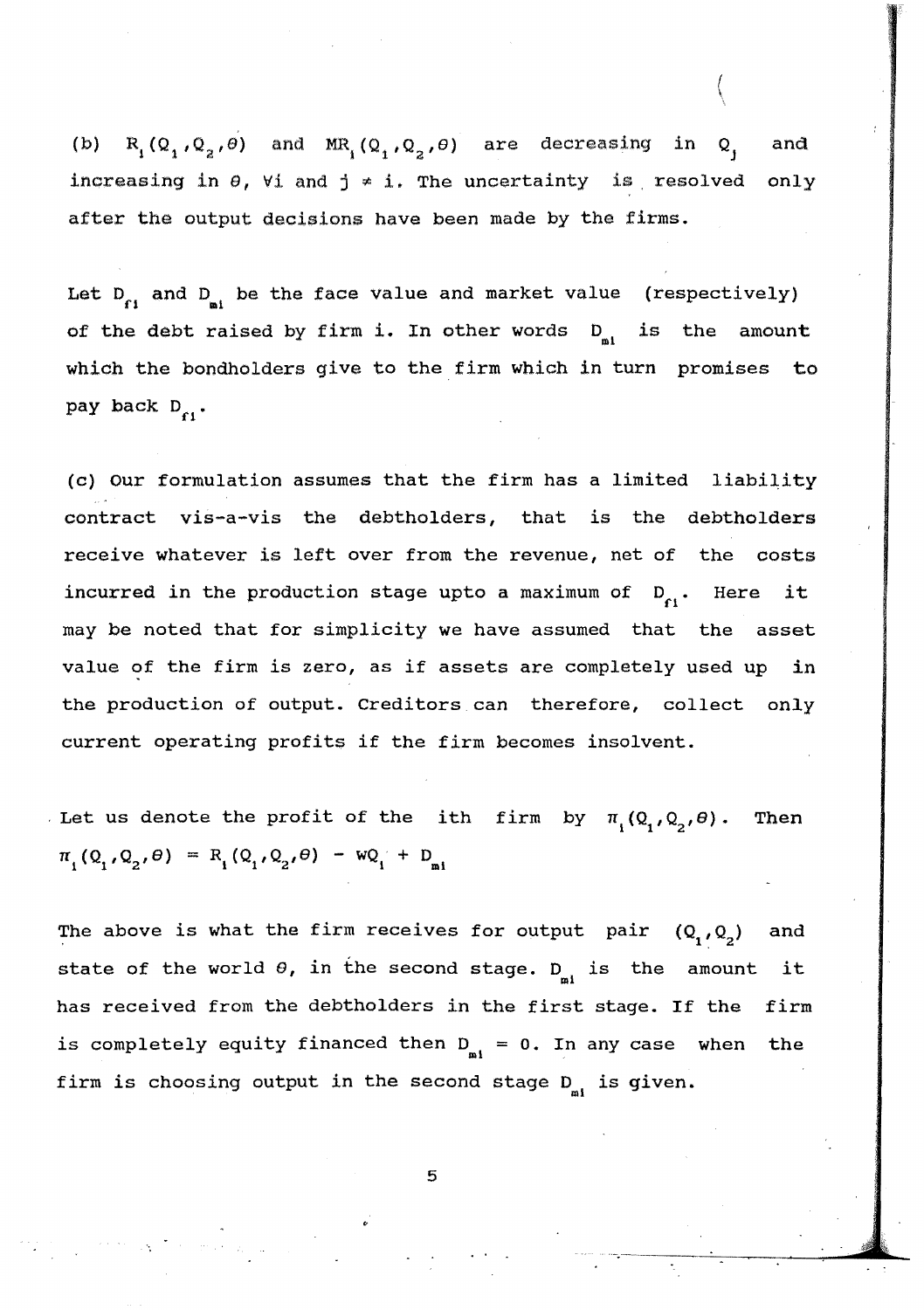For any output pair  $(Q_1,Q_2)$  the expected payoff to the firm i is given by  $\int$  max  $[\pi_1(Q_1,Q_2,\theta) - D_{\text{rf}}$ ,  $0]dF(\theta)$ 

One may note that the above is really the payoff to the shareholders (i.e. the owners) of the firms who receive profits net of the face value of debt. If profits are insufficient to cover debts, the debt holders are paid all there is and the shareholders get zero.

#### The Example

Let the demand be given by P = [ A -  $(Q_1 + Q_2)$  ] +  $\theta^2$ , where  $\theta$  is a random variable with a  $\leq \theta \leq b$ , and  $\theta$  follows an uniform density function given by  $f(\theta) = -\frac{1}{b-a}$ . The cost functions are given by  $C_i(Q_i) = WQ_i$ .

We will concentrate on l's reaction functiqn. Now for each output pair  $(Q_1,Q_2)$  the profit of firm 1 is given by,  $\pi_1(Q_1,Q_2,\theta) = R_1(Q_1,Q_2,\theta) - C_1(Q_1) + D_{m1}$ =  $(AQ_1 - Q_1^2 - Q_1 Q_2 + \theta^2 Q_1) - wQ_1 + D_{ml}$ Now  $MR_1(Q_1,Q_2,\theta) = (A - 2Q_1 - Q_2 + \theta^2)$ and MC<sub>1</sub> (Q<sub>1</sub>) = w

One may note that both revenue and marginal revenue are increasing in the random variable  $\theta$ .

b Define  $\psi(Q_2) = \arg_{Q_1 \geq 0} \max_{a} \int_{a} \pi_1(Q_1, Q_2, \theta) f(\theta) d\theta$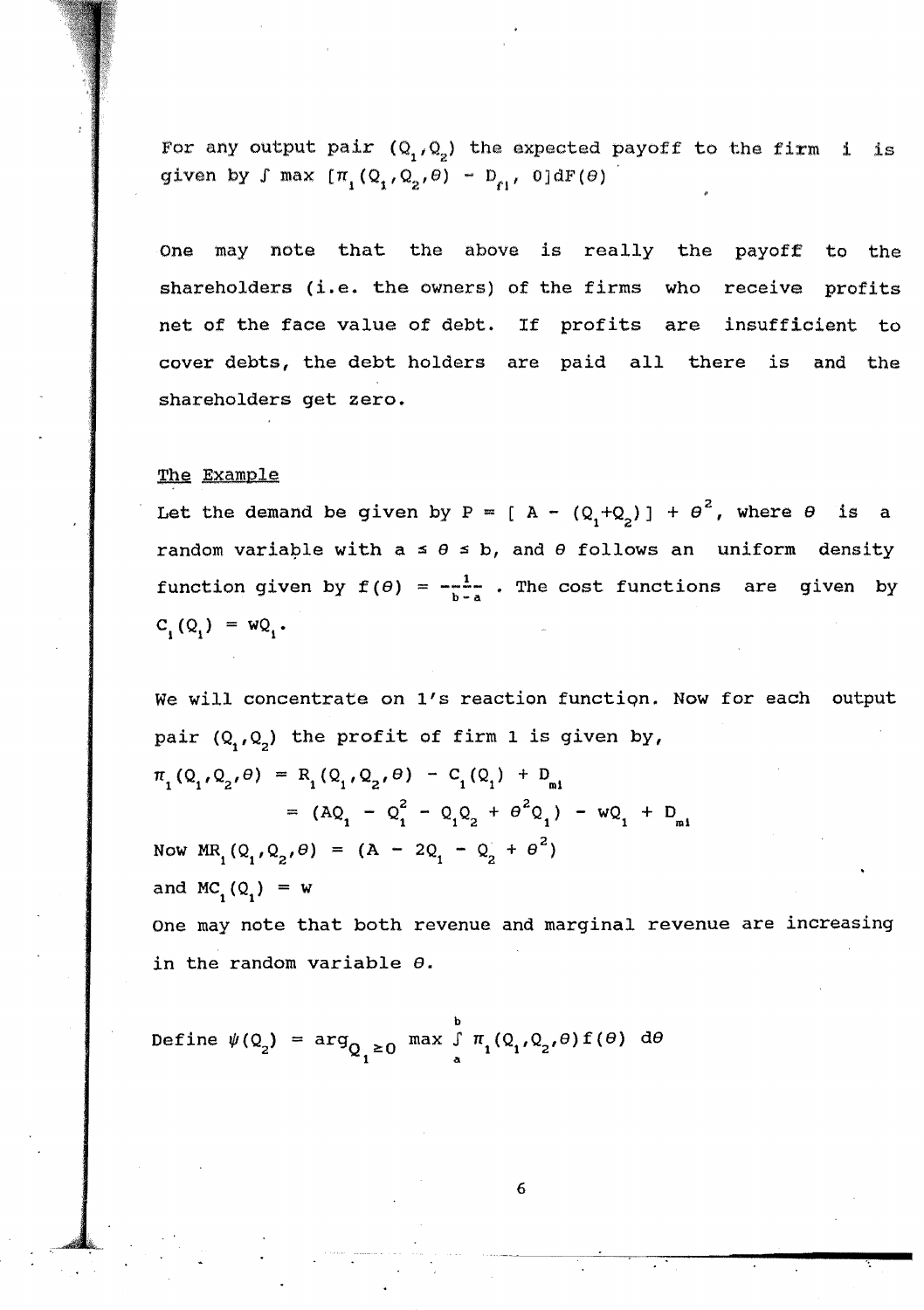That is 
$$
\psi(Q_2)
$$
 is the solution in  $Q_1$  of the following:  
\n
$$
\int_{a}^{b} [\ M R_1(Q_1, Q_2, \theta) - M C_1(Q_1)]^{-\frac{1}{b-a}} d\theta = 0
$$
\n
$$
\Rightarrow \int_{a}^{b} [(\mathbf{A} - 2Q_1 - Q_2 + \theta^2) - \mathbf{w}]^{-\frac{1}{b-a}} d\theta = 0
$$
\n
$$
\Rightarrow [(\mathbf{A} - 2Q_1 - Q_2 - \mathbf{w})\theta + \frac{1}{3}\theta^3]_a^b = 0
$$
\n
$$
\Rightarrow (\mathbf{A} - 2Q_1 - Q_2 - \mathbf{w})(b-a) + \frac{1}{3}\theta^3 - a^3 = 0
$$
\n
$$
\Rightarrow (\mathbf{A} - 2Q_1 - Q_2 - \mathbf{w})(b-a) + \frac{1}{3}\theta^3 - a^3 = 0
$$
\n
$$
\Rightarrow (\mathbf{A} - 2Q_1 - Q_2 - \mathbf{w}) + \frac{1}{3}\theta^2 + a^2 + ab = 0
$$

Therefore we can write that,  $\psi(Q_2) = \frac{1}{2} [A - Q_2 - w + \frac{1}{3} (b^2 + a^2 + ab), \text{if } Q_2 < A - w + \frac{1}{3} (b^2 + a^2 + ab)$ = 0, otherwise.

One may note that  $\psi(Q_2)$  is firm 1's reaction function when it is completely equity financed. (This is because  $\psi(Q_2)$  gives those choices of firm l's output which maximises it's exepected profits given  $Q_2$ .) It may be noted that  $\psi'(Q) < 0$ . Therefore the equity financed firm's reaction function is downward sloping and so the produc: in the strategic substitutes.

Now suppose that firm 1 is debt financed with limited liability. Let the face value of its debt be D.

Define  $\beta(Q_2, \theta) = \arg_{Q_1 \geq 0} \max \pi_1(Q_1, Q_2, \theta)$ 

Here it may be noted that  $\beta\left( \mathsf{Q}_{2},\theta\right)$  is firm  $1's$  best response to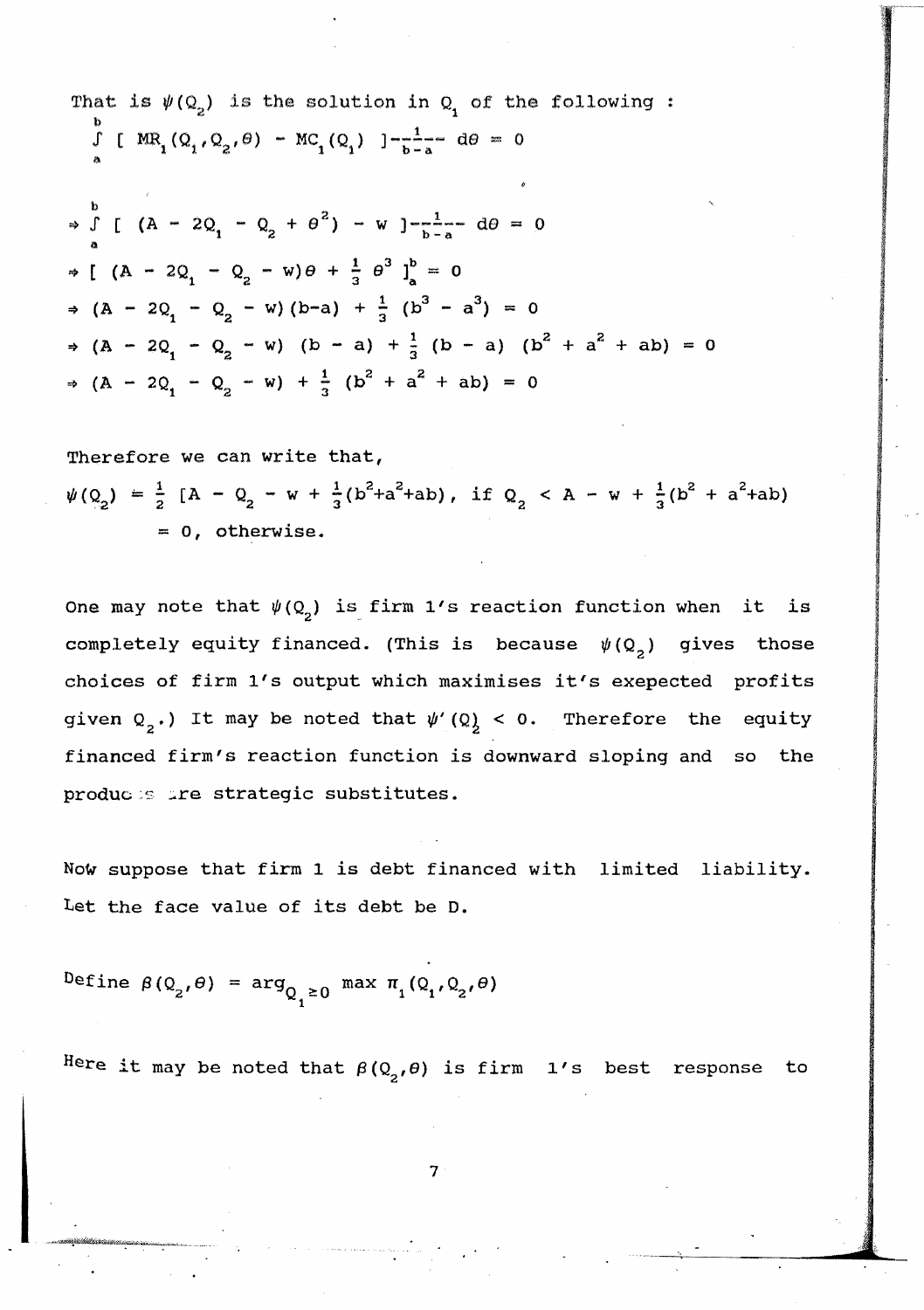firm 2's output level  $Q_2$  when a particular state of the world  $\theta$ prevails.

Now 
$$
\beta(Q_2, \theta)
$$
 is the solution in  $Q_1$  of the following:  
\n $MR_1(Q_1, Q_2, \theta) - MC_1(Q_1) = 0$   
\n $\Rightarrow A - 2Q_1 - Q_2 + \theta^2 - w = 0$   
\n $\Rightarrow \beta(Q_2, \theta) = \frac{1}{2} (A - Q_2 - w + \theta^2), \text{ if } Q_2 < A - w + \theta^2$   
\n $= 0, \text{ otherwise.}$ 

Assume that  $\pi_1(\beta(0,a), 0, a) < D < \pi_1(\beta(0,b), 0, b)$  -----(d)

Now it may be noted that,

 $\pi_{1}(\beta(Q_{2},\theta), Q_{2}, \theta) = \beta(Q_{2},\theta)$  [(A -  $\beta(Q_{2},\theta)$  -  $Q_{2}$  +  $\theta^{2}$  - w)  $\frac{1}{2}$ ( $\lambda = 0$  = v +  $\theta^2$ )  $\lambda = \frac{1}{2}$ ( $\lambda = 0$  = v +  $\theta^2$ ) = 0 = v +  $\theta^2$ =  $\frac{1}{2}$ (A - Q<sub>2</sub> - w +  $\theta^2$ ) [A -  $\frac{1}{2}$ (A - Q<sub>2</sub> - w +  $\theta^2$ ) - Q<sub>2</sub> - w +  $\theta^2$ ] Therefore  $\pi_1(\beta(Q_2, \theta), Q_2, \theta) = \frac{1}{4} (A - Q_2 - W + \theta^2)^2$  -----(1)

From (1) it is clear that  $\pi_1({\beta}({\mathbb Q}_2,{\theta})$ ,  ${\mathbb Q}_2$ ,  ${\theta}$ ) is decreasing in  ${\mathbb Q}_2$ and increasing in  $\theta$ .

Lemma 1  $\exists \bar{Q}_2 > 0$  and  $\hat{\theta}(Q_2)$  s.t.  $\pi_1(\beta(Q_2,\hat{\theta}(Q_2), Q_2, \hat{\theta}(Q_2)) = D$ where  $Q_2 \in [0, \bar{Q}_2]$ .

<u>Proof</u> From (1) we know that  $\pi_1$  ( $\beta$  ( $Q_2$ ,  $\theta$ ),  $Q_2$ ,  $\theta$ ) is increasing in  $\theta$  and decreasing in  $Q_2$ .

And from (d) we have,  $\pi_1 (\beta(0, a), 0, a) < D < \pi_1 (\beta(0, b), 0, b)$ Consider  $Q_2 = 0$ . Since (f) holds we have some  $\hat{\theta}(0)$ , where  $a < \hat{\theta}(0)$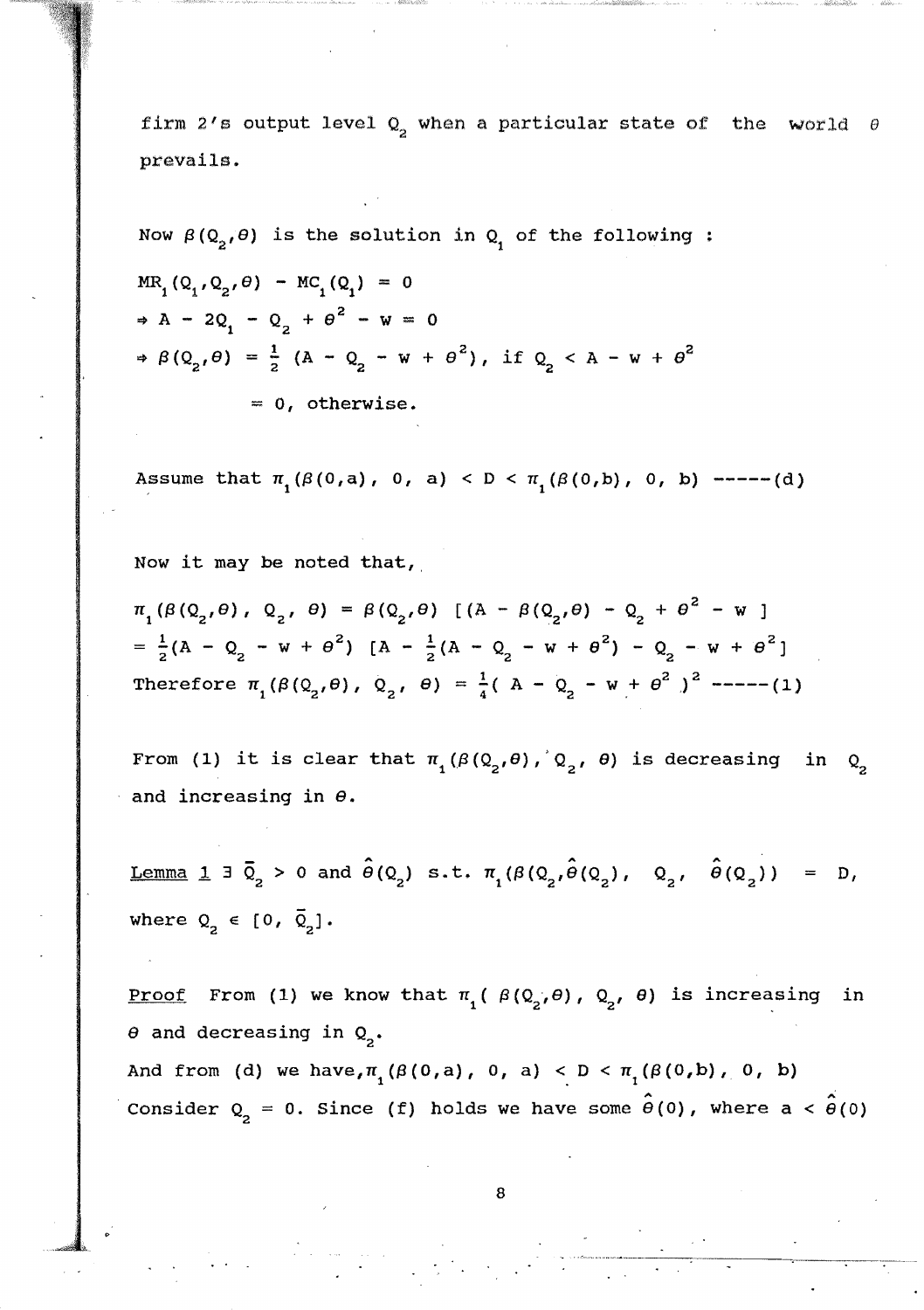$<$  b, for which  $\pi$ <sub>1</sub>( $\beta$ (0, $\hat{\theta}$ (0), 0,  $\hat{\theta}$ (0)) = D is true. Now consider some  $\texttt{Q}_{\texttt{2}}$  > 0, where  $\texttt{Q}_{\texttt{2}}$  is small enough. Since  $\hat{\boldsymbol{\theta}}(0)$  <br/>b, < b, for which  $\pi_1(\beta(0, \hat{\theta}(0), 0, \hat{\theta}(0)) = D$  is true.<br>Now consider some  $Q_2 > 0$ , where  $Q_2$  is small enough. Since  $\hat{\theta}(0) < b$ ,<br>there exists some  $\hat{\theta}(Q_2) \le b$ , s.t.  $\pi_1(\beta(Q_2, \hat{\theta}(Q_2), Q_2, \hat{\theta}(Q_2)) = D$ . That is  $\overline{a}_2 > 0$ , s.t.  $\pi_1(\beta(\overline{Q}_2,\hat{\theta}(\overline{Q}_2)), \overline{Q}_2, \hat{\theta}(\overline{Q}_2)) = D$ .

Define  $\alpha(Q_2)$  =  $\arg_{Q_1 \geq 0}$  max  $\int_a^b$  max  $[\pi_1(Q_1, Q_2, \theta) - D, 0] f(\theta)$  de

It may be noted that  $\alpha(Q_2)$  is firm 1's reaction function when it is debt financed with limited liability. We will now analyse the nature of  $\alpha(Q_2)$ .

Lemma 1  $\Rightarrow$  for  $Q_2 \in [0, \bar{Q}_2]$ , we have  $\pi_1(\beta(Q_2, \hat{\theta}(Q_2), Q_2, \hat{\theta}(Q_2)) = D$ . The above means that if  $\theta = \hat{\theta}$ , then at that state (of demand), the maximum possible  $\pi_{1}$  given  $\mathsf{Q}_{2}$  is equal to D. Therefore when  $\theta$  <  $\hat{\theta}$ (i.e. in states lower than  $\hat{\boldsymbol{\theta}}$ ), the maximum possible  $\boldsymbol{\pi}_{_{1}}$ less than D. This is because in lower states, maximum profits for firm 1 given  $Q_2$  are smaller. Therefore we can write that,

$$
\int_{a} [\pi_1(Q_1, Q_2, \theta) - D] f(\theta) d\theta < 0
$$

A

.' .

b Now  $\alpha(Q_2)$  =  $\arg_{Q_1 \geq 0}$  max  $\int_a^b \max_{q_1, q_2, \theta} [ \pi_1(Q_1, Q_2, \theta) - D$ , 0] $f(\theta)$  de

$$
= \arg_{Q_{1}\geq 0} \max_{\begin{array}{c} \text{max} \\ \text{max} \end{array}} \left[ \begin{array}{c} \hat{\theta} \\ \text{max} \\ \text{max} \end{array} \right] \left\{ \begin{array}{c} \pi_{1}(Q_{1}, Q_{2}, \theta) - D, \ 0 \} f(\theta) \ d\theta \\ + \int_{\hat{\theta}}^{\text{b}} \max \{ \pi_{1}(Q_{1}, Q_{2}, \theta) - D, \ 0 \} f(\theta) \ d\theta \end{array} \right]
$$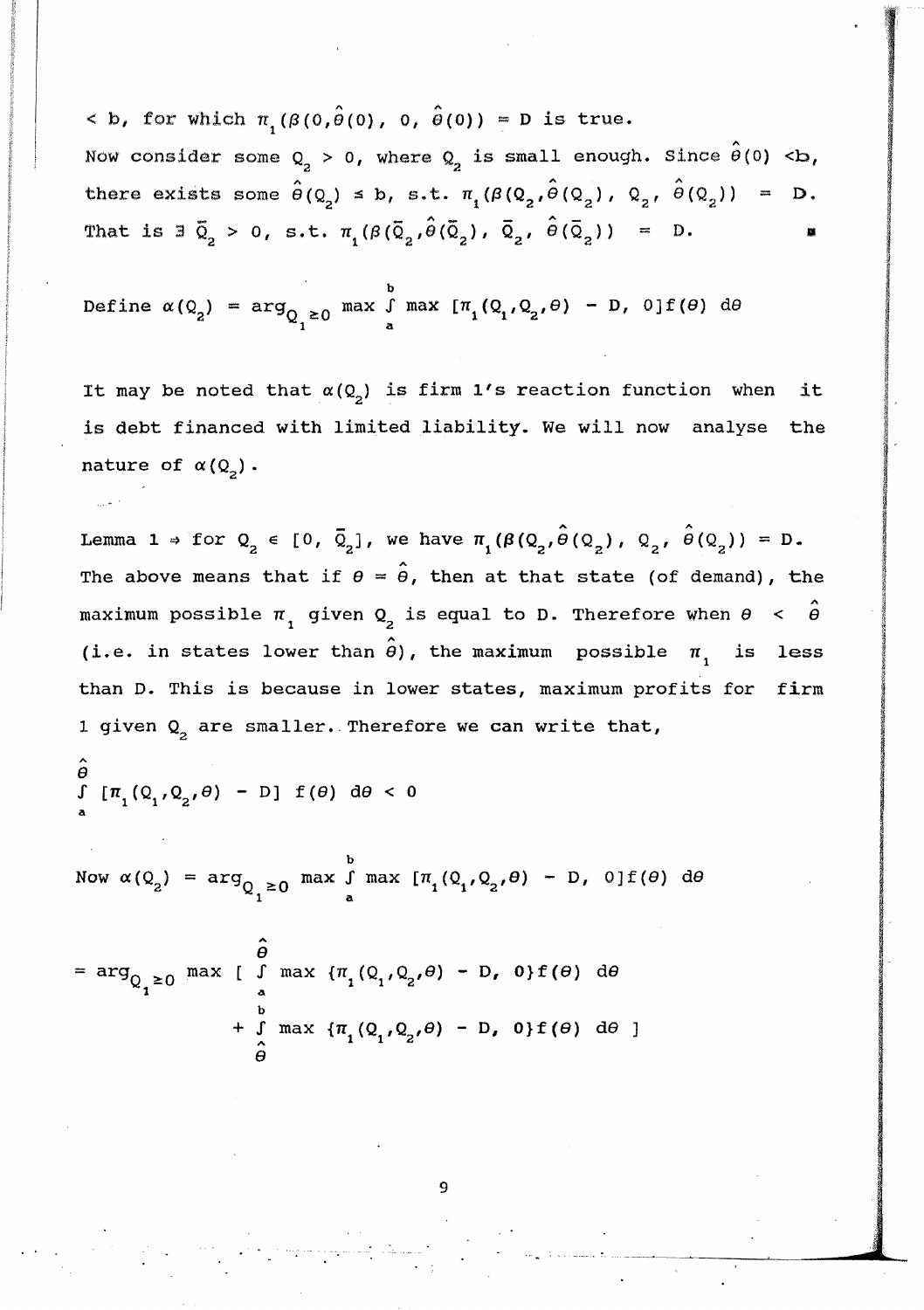$\hat{\boldsymbol{\theta}}$ Since  $\int$  max  $\{\pi_1(Q_1,Q_2,\theta) - D$ ,  $0\}f(\theta) d\theta = 0$ ,  $\forall Q_1,Q_2$ a • Therefore  $\alpha(Q_2)$ 

The above means that the lower states of the world are irrelevant for the equityholders (or the owners) as profits fail to cover  $t$  debt. One may recall that due to limited liability owners prefer large (positive) profits net of debt to smaller ones, but are indifferent between small and large losses. As debtholders are residual claimants in the bad states of the world, the equityholders go in for profit maximisation in the higher states.

Now  $\alpha(Q_2)$  is the solution in  $Q_1$  of the following,

$$
\mathbb{D} \qquad \qquad \int_{\hat{\Theta}}^{b} \left[ MR_1(Q_1, Q_2, \theta) - MC_1(Q_1) \right] f(\theta) d\theta = 0
$$

e

s

Э

 $\Rightarrow$   $\int_{0}^{b}$  [ (A - 2Q<sub>1</sub> - Q<sub>2</sub> +  $\theta^{2}$  - w ]  $\frac{1}{b-a}$  d $\theta = 0$  $\hat{\theta}$  $\Rightarrow$   $[(A - 2Q_1 - Q_2 - w)\theta + \frac{1}{3}\theta^3]_0^b = 0$  $\hat{\theta}$   $\hat{\theta}$  $\Rightarrow$  (A - 2Q<sub>1</sub> - Q<sub>2</sub> - w) (b -  $\hat{\theta}$ ) +  $\frac{1}{3}$  (b<sup>3</sup> -  $\hat{\theta}^3$ ) = 0  $\Rightarrow$  (A - 2Q<sub>1</sub> - Q<sub>2</sub>- w) (b -  $\hat{\theta}$ ) +  $\frac{1}{3}$  (b -  $\hat{\theta}$ ) (b<sup>2</sup> +  $\hat{\theta}^2$  + b $\hat{\theta}$ ) = 0  $(A - 2Q_1 - Q_2 - w) + \frac{1}{3} (b^2 + \hat{\theta}^2 + b\hat{\theta}) = 0$  (since  $b > \hat{\theta}$ )  $\Rightarrow \alpha(Q_2) = \frac{1}{2} [A - Q_2 - W + \frac{1}{3} (b^2 + \hat{\theta}^2 + b\hat{\theta})]$ 

We know that  $\alpha(Q_2)$  is the reaction function of firm 1 when it is debt financed with limited liability. Comparing it with  $\psi(Q_2)$ ,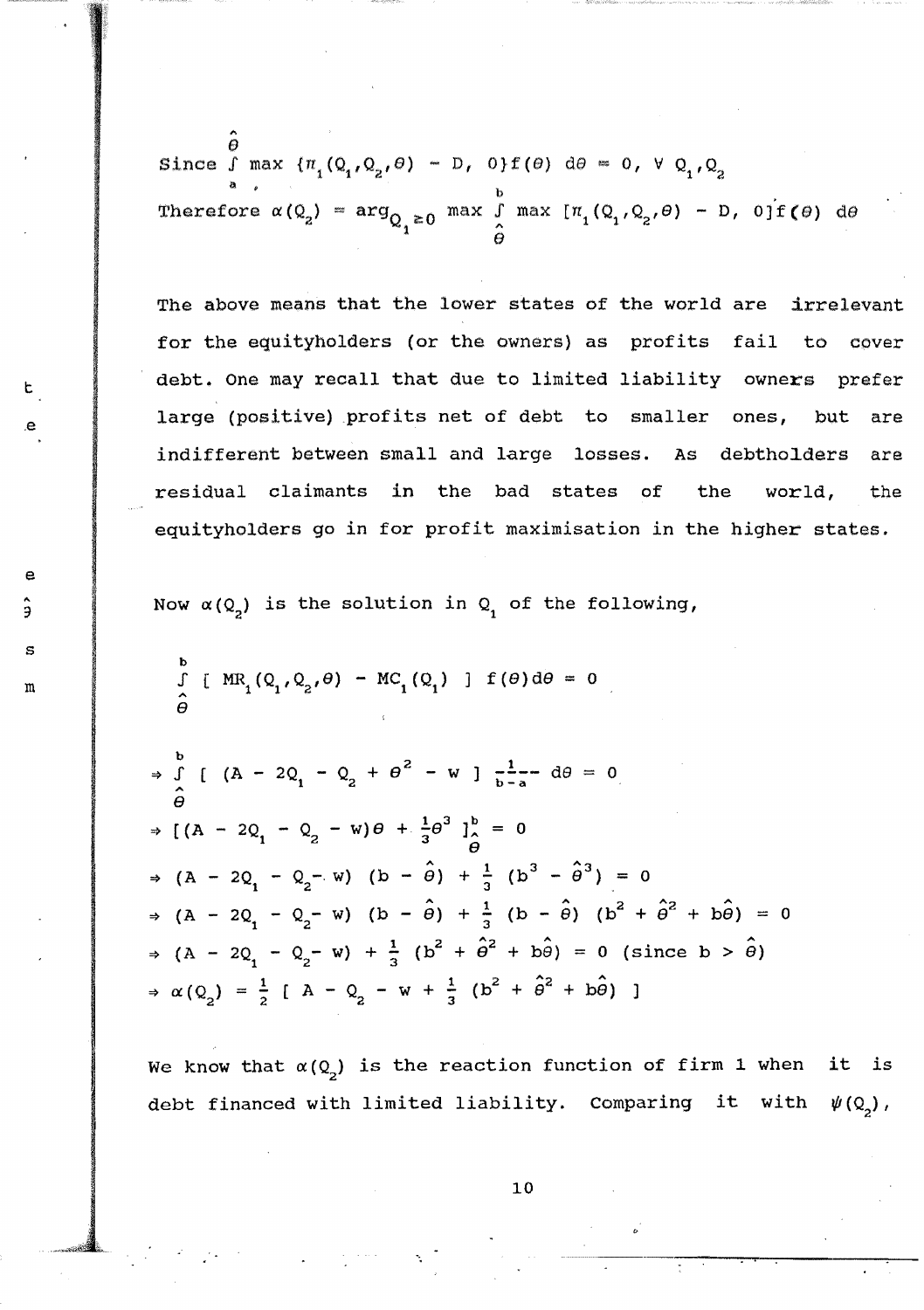it's reaction function when it is completey equity financed we get that  $\alpha$ (Q<sub>2</sub>) >  $\psi$ (Q<sub>2</sub>), since  $\hat{\theta}$  > a. *That is a debt financed firm with limited liability is more aggressive in quantity competit.ion* (see Brander and Lewis, 1986).

From Lemma 1 we know that  $\pi_{_1}(\beta\,(\text{\sf Q}_2^{},\hat{\theta}\,(\text{\sf Q}_2^{}),\quad \text{\sf Q}_2^{},\quad \hat{\theta}\,(\text{\sf Q}_2^{}))$  = D. And using (1) we get,  $\frac{1}{4}$ ( A - Q<sub>2</sub> - w +  $\hat{\theta}^2$  )<sup>2</sup> = D  $\Rightarrow$  ( A - Q<sub>2</sub> - w +  $\hat{\theta}^2$  )<sup>2</sup> - 4D = 0

Let  $g(Q_2, \hat{\theta}) = (A - Q_2 - w + \hat{\theta}^2)^2 - 4D$ That is  $g(Q_2, \hat{\theta}) = 0$  is the implicit function relating  $\hat{\theta}$  and  $Q_2$ . 2 A Now  $\partial g(Q_2, \theta)/\partial Q_2 = -2 (A - Q_2 - W + \theta^2)$  and  $\partial g(Q_2, \hat{\theta})/\partial \hat{\theta} = 4\hat{\theta} (A - Q_2 - w + \hat{\theta}^2)$ Now  $\hat{d\theta}/dQ_2 = (-\partial q \left(Q_2, \hat{\theta}\right)/\partial Q_2)$  /  $(\partial q \left(Q_2, \hat{\theta}\right)/\partial \hat{\theta})$  $= 2 (A - Q_2 - w + \hat{\theta}^2) / 4\hat{\theta} (A - Q_2 - w + \hat{\theta}^2)$ Therefore  $\hat{d\theta}/dQ_{2} = 1/2\hat{\theta}$ 

Therefore 
$$
d\theta/dQ_2 = 1/2\theta
$$
  
\nWe know that  $\alpha(Q_2) = \frac{1}{2} [A - Q_2 - w + \frac{1}{3} (b^2 + \hat{\theta}^2 + b\hat{\theta})]$   
\nTherefore  $\alpha'(Q_2) = \frac{1}{2} [-1 + \frac{1}{3} (2\hat{\theta} + b) d\hat{\theta}/dQ_2]$   
\n $\Rightarrow \alpha'(Q_2) = \frac{1}{2} [-1 + \frac{1}{3} (2\hat{\theta} + b) 1/2\hat{\theta}]$   
\n $= \frac{1}{2} [-1 + \frac{1}{3} (1 + b/2\hat{\theta}) ]$ 

Now we will provide a specific example to show that  $\alpha(Q_2)$  can be upward sloping (at least for a range).  $T:$ Let  $A = 6$ ,  $w = 1$ ,  $a = 1$  and  $b = 15$  and  $D = 16$  and  $a = 1$ It may be noted that  $\hat{\theta}(0) = 1.732$ ,  $\hat{\theta}(11.0625) = 3.75$  and  $\hat{\theta}(222) = 1$  if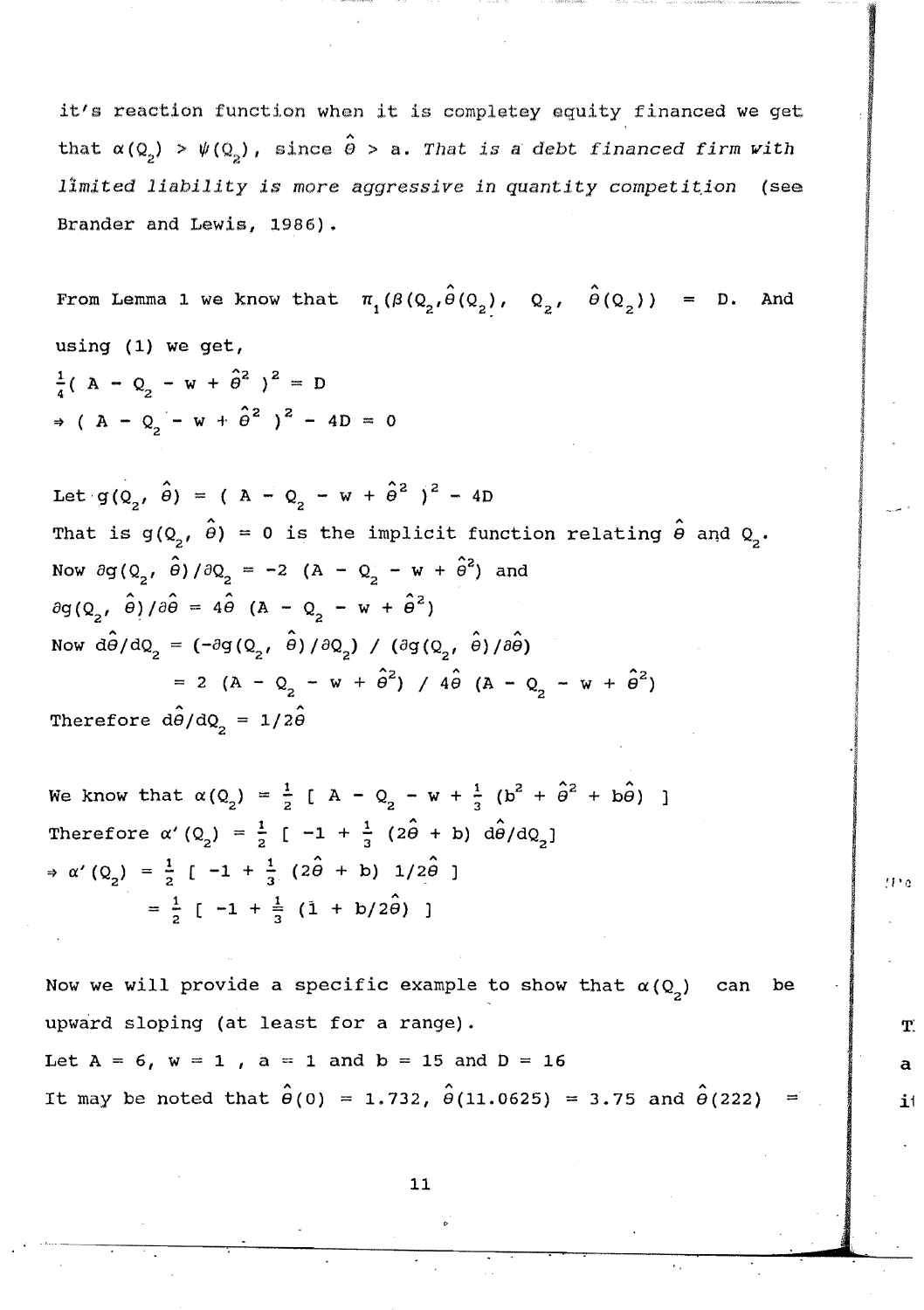15. Routine calculations lead to the following conclusions.

For  $0 \le Q_2 < 11.0625$ ,  $\alpha'(Q_2) > 0$  and

for 11.0625  $\leq Q_2 < 222$ ,  $\alpha'(Q_2) < 0$  and  $\overline{Q}_2 = 222$ .

Therefore for the range  $Q_2 \in [0, 11.0625)$ , firm  $1's$  reaction function is upward sloping. Figure (1) below shows firm 1's reaction function both when it is completely equity financed and when *it* is debt financed with limited liability.



That is firm l's reaction function is upward sloping (at least for a range) when it is debt financed with limited liability, whereas *it* is downward sloping throughout if it is completely equity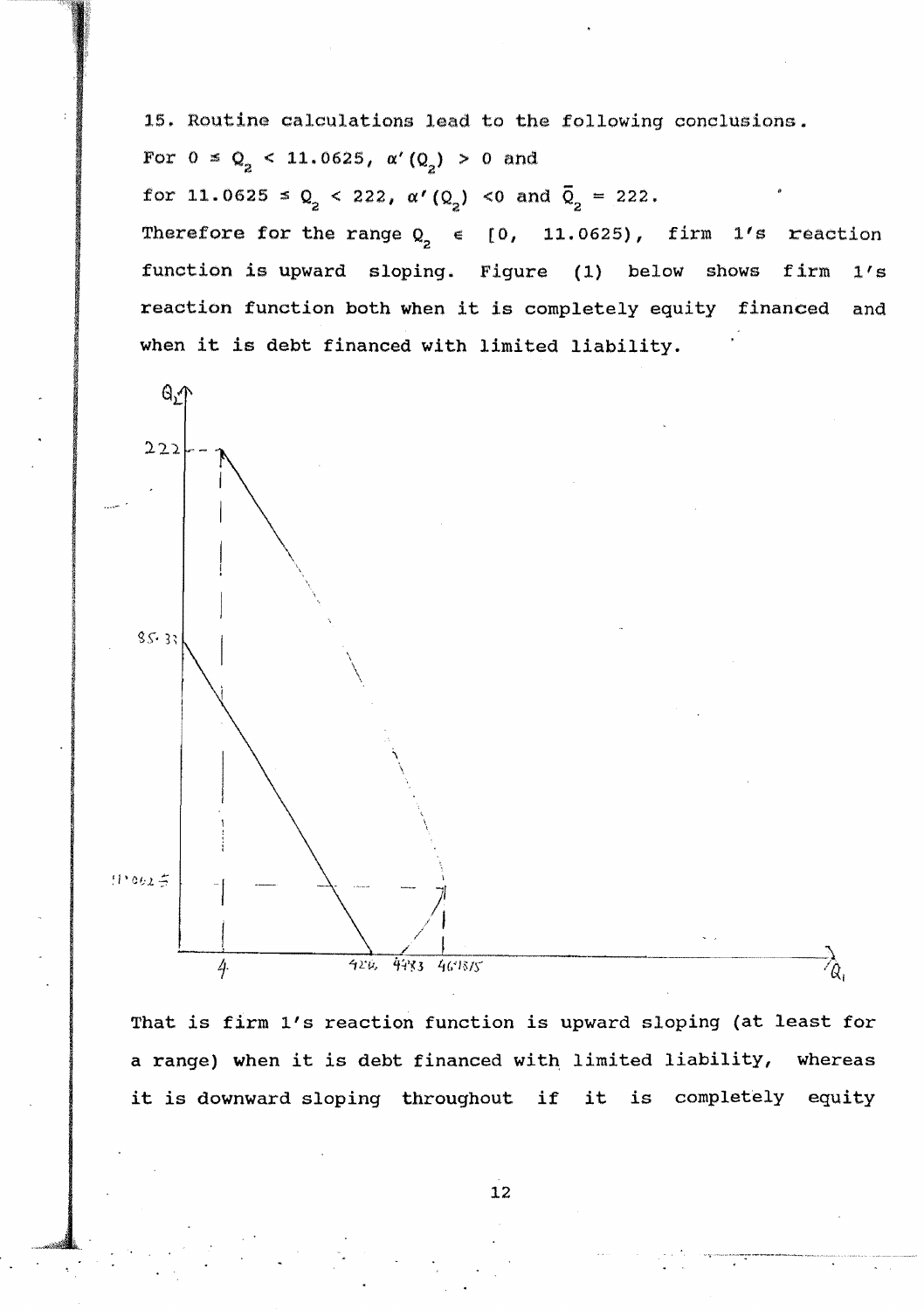financed. The example proves our point that the inclusion of debt may change the nature of product (from strategic substitutes to strategic complements).

One may also note the following,

 $\cdot$  .

(i) The presence of upward sloping segment in the reaction function is a necessary condition for excess capacity being used as an entry deterring strategy (see Bulow, Klemperer and Geanakoplos, 1985a)

(ii) In addition this example is also a counter example to the Brander and Lewis (1986) contention that linear demand curves and a random variable having uniform distribution function will lead to downward sloping reaction function for a debt financed firm with limited liability.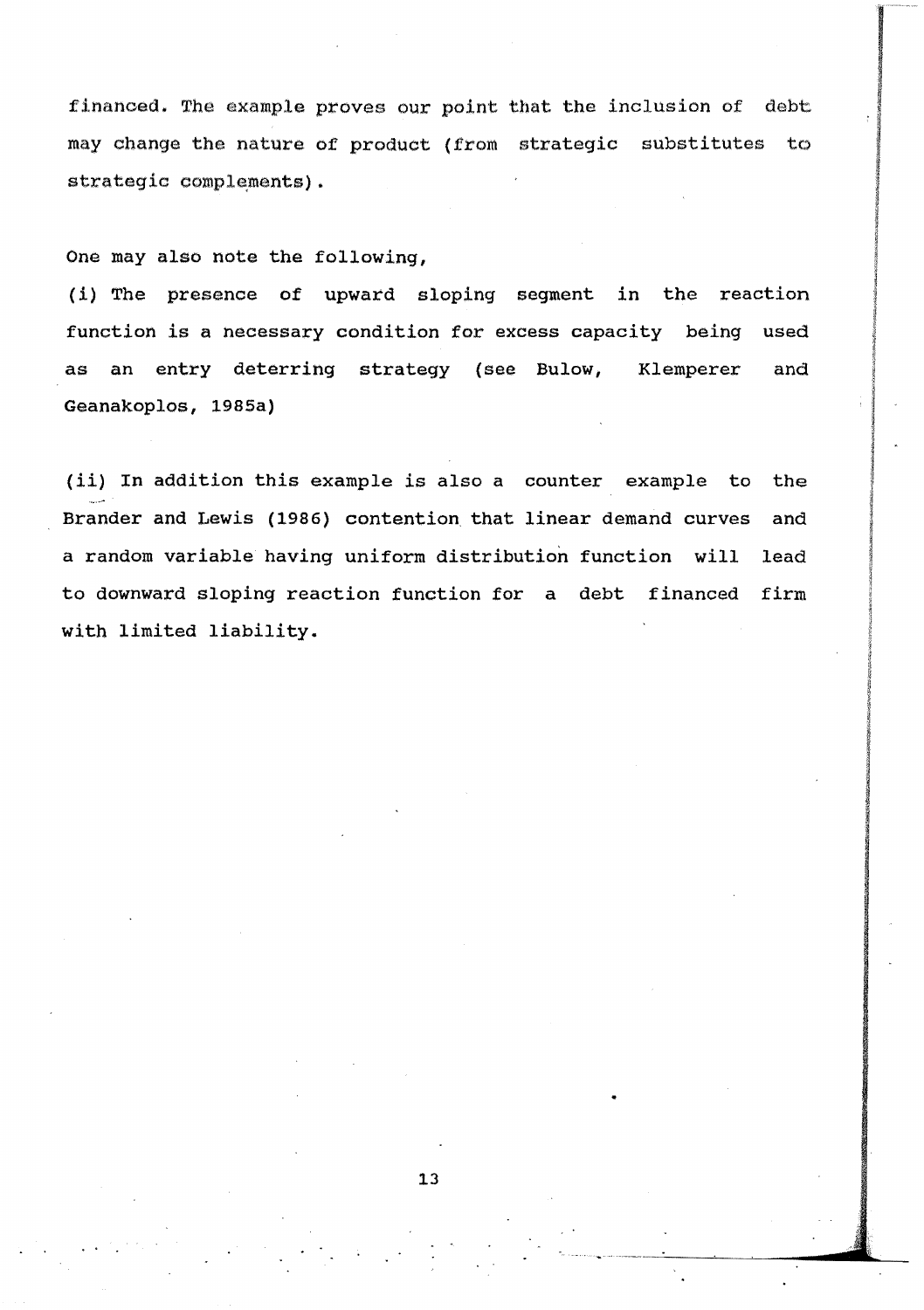#### **REFERENCES**

Brander, J.A. and Lewis, T.R. (1986) "Oligopoly and Financial Structure : The Limited Liability Effect" *American Economic Review* 76 : 956-970

Bulow, J., Geanakoplos, J. and Klemperer, P. (1985a) "Holding Idle capacity to Deter Entry" *Ecnomic Journal* 90 ; 95-106

Bulow, J., Geanakoplos, J. and Klemperer, P. (1985b) "Multimarket Oligopoly: strategic Substitutes and Complements" *Journal of Political Economy* 93 : 488-511

Dastidar, K.G. and Sengupta, K. (1993) "On Some Implications of Debt Financing with Limited Liabilty: Excess Capacity, Startegic<br>Substitutes and Complements" Discussion Paper No. 22-93, Indian Substitutes and Complements" *Discussion Paper No.* 22-93, Statistical Institute, Delhi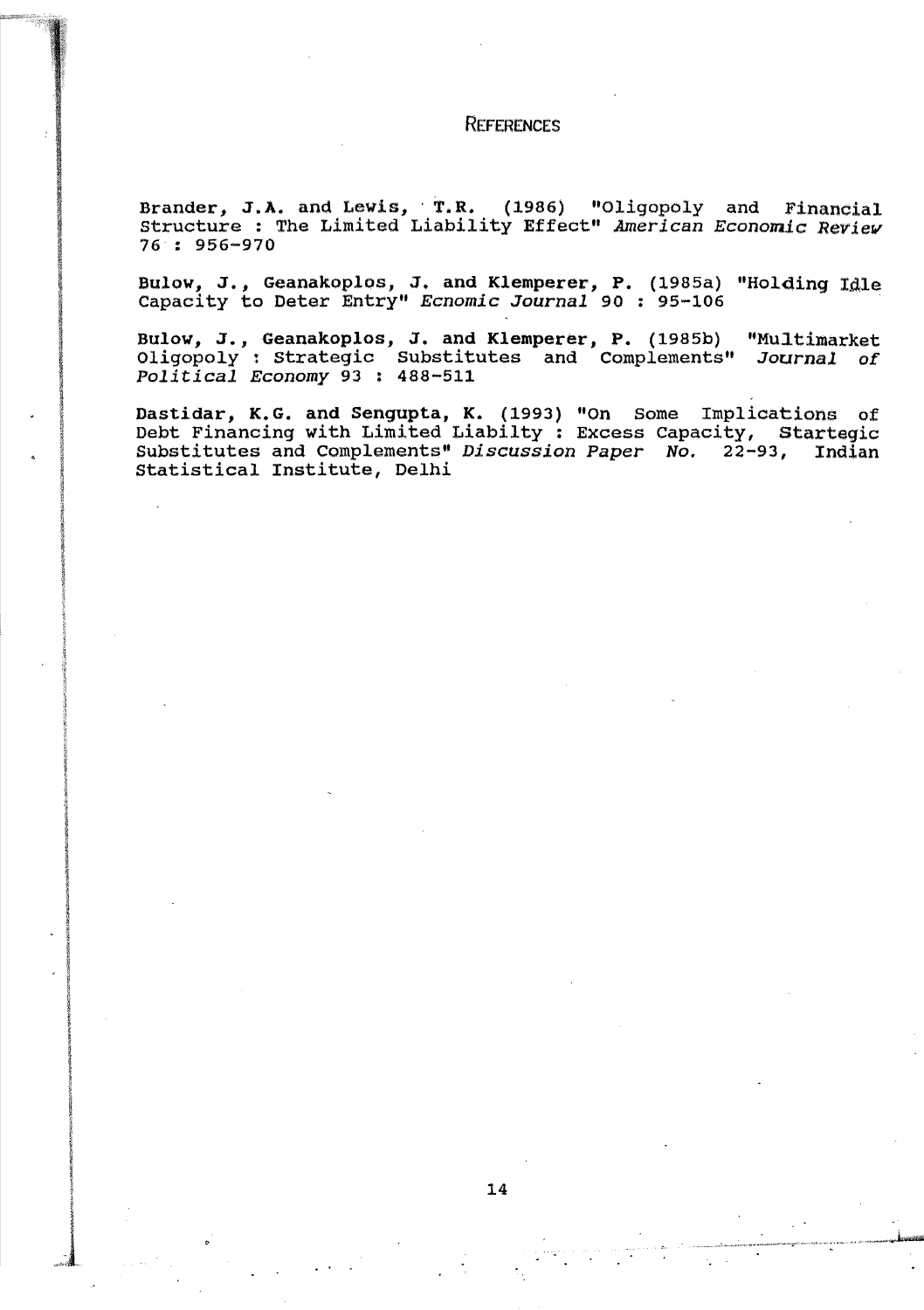### CENTRE FOR DEVELOPMENT ECONOMICS WORKING **PAPER** SERIBS

 $\frac{1}{2} \frac{1}{2} \frac{1}{2} \frac{1}{2}$ 

 $\mathcal{A}^{\mathcal{A}}$ 

| Number         | Author (s)                                  | Title                                                                                                                             |
|----------------|---------------------------------------------|-----------------------------------------------------------------------------------------------------------------------------------|
| $\mathbf{1}$   | Kaushik Basu<br>Arghya Ghosh<br>Tridip Ray  | and The Boxwallah<br>The<br>Babu<br>Managerial Incentives and Government<br>Intervention (Jan 1994)                               |
| $\overline{c}$ | M. N. Murty<br>Ranjan Ray                   | Taxation and<br>Optimal<br>Resource<br>Transfers in a Federal Nation<br>(Feb 1994)                                                |
| 3              | V. Bhaskar<br>Mushtaq Khan                  | Privatization and Employment :<br>$\mathbf{A}$<br>Study of The Jute Industry<br>in<br>Bangladesh (Mar 1994)                       |
| 4              | V. Bhaskar                                  | Distributive Justice and The Control<br>of Global Warming (Mar 1994)                                                              |
| 5              | Bishnupriya Gupta                           | The Great Depression and Brazil's<br>Capital Goods Sector :<br>A Re-examination<br>(Apr 1994)                                     |
| 6.             | Kaushik Basu                                | Where There Is No Economist : Some<br>Institutional and Legal Prerequisites<br>of Economic<br>Reform<br>in<br>India<br>(May 1994) |
| 7.             | Partha Sen                                  | An Example of Welfare Reducing Tariff<br>Under Monopolistic Competition<br>(May 1994)                                             |
| 8.             | Partha Sen                                  | Environmental Policies and<br>North-<br>South Trade : A Selected Survey of<br>The Issues<br>(May 1994)                            |
| 9.             | Partha Sen<br>Arghya Ghosh<br>Abheek Barman | The Possibility of Welfare Gains with<br>Capital Inflows in A Small Tariff-<br>Ridden Economy (June 1994)                         |
| 10.            | V. Bhaskar                                  | Sustaining Inter-Generational<br>Altruism<br>when Social<br>Memory<br>is<br>Bounded<br>(June 1994)                                |
| 11.            | V. Bhaskar                                  | Repeated Games with Almost Perfect<br>Monitoring by Privately Observed<br>(June 1994)<br>Signals                                  |

 $\phi$  .

 $\mathcal{L}^{\mathcal{L}}$ 

**Contractor**